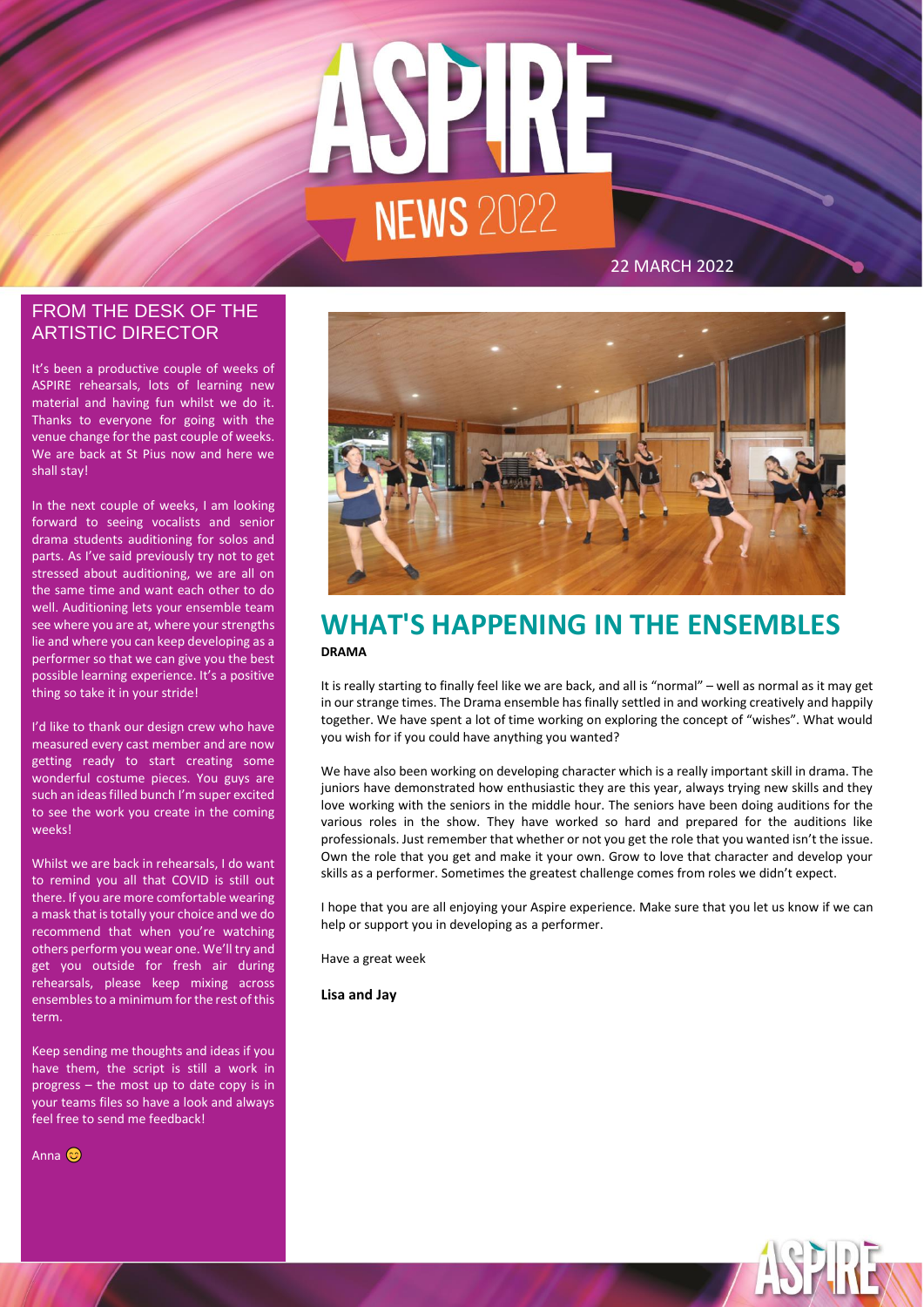#### **DANCE**

Hi Dancers

A bit of a strange old week. As you can see, no matter what, we always have things to work on! There is a lot of choreography in this show so please continue to brush up on the videos we put in teams, as well as continuing to think about ideas after workshopping sessions.

As Montana went through with you, here is the exercise schedule we are expecting you to go through on your own before starting rehearsals each week.

Pre-rehearsal warm up:

- 1. Slowly roll ankles and wrists
- 2. 5 times each way
- 3. 10 x parallel squats/scoops with arms
- 4. Sideways reach over/flat back/stretch over leg
- 5. Lunge into twist stretch both sides
- 6. Downward dog into back arch into child's pose
- 7. 10 x star jumps
- 8. 10 x sit up or crunches
- 9. 10 x Bicycles
- 10. Anything else you feel needs stretching

#### **Lauren and Montana**

#### **MUSIC**

It has been a busy fortnight of rehearsals. Thank you to San Clemente for hosting ASPIRE these past couple weeks. The Instrumental Ensemble will be receiving many new pieces of music over the next couple of rehearsals. It is important that you practise your part- playing along with the tracks which are available on our MSTeams site. The focus will be learning the structure of each piece, ready to look at the difficult melodies/rhythms and refine the sounds used in the rhythm section.

Welcome to Chris Turner, our Instrumental Specialist! Chris is a former Aspire student and now musician extraordinaire who performs, works and teaches in the industry.

#### **Jess and Chris**

#### **VOCAL**

Do you ever feel like there's just not enough room in your brain for all the new information you receive every day? Between school, social media, friends, family and ASPIRE it's easy to get overwhelmed!

The vocal ensemble has been flat out learning all the songs featured in this year's production, and they have been doing an amazing job! The thing is, we haven't even learnt half of the songs we need to!

So, what are some things you can do to maximise your memory as a vocalist?

#### *Repetition and Frequency*

In order to commit lyrics and melodies to memory you need to practice all repertoire frequently. Five to ten minutes a day is enough to maximise your memory between each rehearsal ("cramming" does not work here!)

#### *Analyse the lyrics to give the song meaning*

Having trouble remembering lyrics? Look at them carefully and interpret their meaning. What do the lyrics mean to you? Personalising lyrics and making them meaningful helps them stay in your brain.

#### *Visual learner? Write the lyrics down...A LOT!*

Writing lyrics down (again and again and again) may sound boring BUT rest assured this tried-andtrue technique really helps! On the bus or the train? Write down some lyrics! Waiting for an appointment? Write down some lyrics! Only half watching a show of Netflix? Write down some lyrics! Trust us...it works!

We hope these helpful tips are useful - happy practicing!

**Jeanette and Lonnie**

# EXCITING AND IMPORTANT DATES/NEWS

*PLEASE NOTE THESE DATES ARE SUBJECT TO CHANGE*

#### *SCHOOL HOLIDAY REHEARSALS*

*Tuesday 12 July 2022 from 9.30 am – 4.00 pm as St Pius X High School, Adamstown*

*Wednesday 13 July 2022 from 9.30 am – 4.00 pm at St Pius X High School, Adamstown*

*Thursday 14 July 2022 from 9.30 am – 4.00 pm at St Pius X High School, Adamstown*

*Friday 15 July 2022 from 9.30 am – 4.00 pm at St Pius X High School, Adamstown*

#### *WEEKEND REHEARSALS*

*Sunday 17 July 2022 from 9.30 am – 4.00 pm St Pius X High School, Adamstown*

*Sunday 24 July 2022 from 8.30 am – 5.00 pm TBA*

## *BUMP IN/BUMP OUT (DESIGN AND PRODUCTION ENSMBLES ONLY)*

*Saturday 23 July 2022 at Civic Theatre Newcastle*

*Sunday 24 July 2022 at Civic Theatre Newcastle*

#### *PRODUCTION WEEK*

*Monday 25 July 2022 Technical Run 8.30 am – 5.00 pm at Civic Theatre, Newcastle*

*Tuesday 26 July 2022 Dress Rehearsal 8.30 am – 5.00 pm at Civic Theatre, Newcastle*

*Wednesday 27 July 2022 First Performance Call Time 9.30 am at Civic Theatre, Newcastle*

*Thursday 28 July 2022 Second Performance Call Time 9.30 am at Civic Theatre, Newcastle*

*Friday 29 July 2022 Third Performance Call Time 9.30 am at Civic Theatre, Newcastle*

*Friday 29 July 2022 Fourth Performance Call Time 5.30 pm at Civic Theatre, Newcastle*

*Saturday 30 July 2022 Final Performance Call Time 5.30 pm at Civic Theatre, Newcastle*